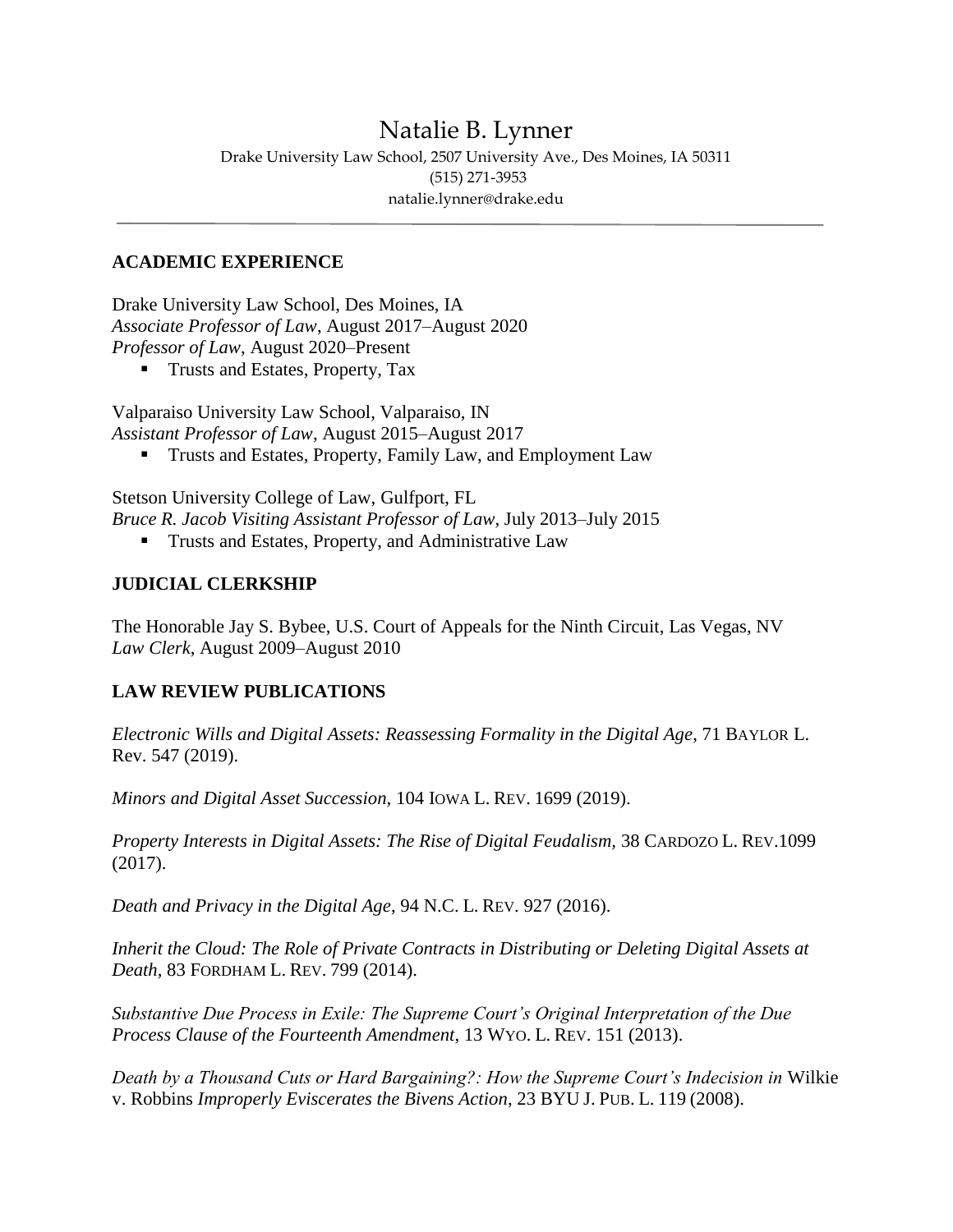## **OTHER PUBLICATIONS**

*Digital Asset Planning for Minors*, 33 PROBATE & PROP. n.1, 44 (Jan/Feb 2019).

*Estate Planning for your Digital Assets,* THE CONVERSATION*,* Feb. 7, 2018.

## **EDUCATION**

J. Reuben Clark Law School, Brigham Young University, Provo, UT

J.D., summa cum laude, April 2009

- Class Rank: 1 of 150
- Editor-in-Chief, *Brigham Young University Law Review*
- **•** Order of the Coif
- Recipient of the John S. Welch Award for Outstanding Legal Writing

Brigham Young University, Provo, UT

B.S., magna cum laude and University Honors, April 2006

- Valedictorian of the School of Social Work
- **Honors Thesis:** *Debating Reform: An Analysis of Various Proposals for Social Security Reform*
- Academic full-tuition scholarship

#### **SELECTED PRESENTATIONS**

*Minors and Digital Asset Succession,* AALS New Perspectives in Trusts and Estates, Washington, D.C. (January 2020).

*Estate Planning to Protect Your Online Life After Death*, Financial Planning Association of *Minnesota*, MN (July 2019).

*Digital Assets and Digital Wills*, Faculty Exchange, University of Kansas Law School, KS (April 2019).

*Reassessing What Will Formality Means in the Digital Age,* Chicagoland Junior Scholars Works in Progress Conference, Il (October 2018).

*Redefining Minors' Property Interests in Digital Assets*, Visiting Scholars Exchange, Marquette University Law School, WI (February 2018).

*Property Interests in Digital Assets*, AALS Property Section Junior Scholars Session, NY (January 2016).

*The Rise of Digital Feudalism*, CSLSA Scholarship Conference, University of Toledo College of Law, OH (October 2015).